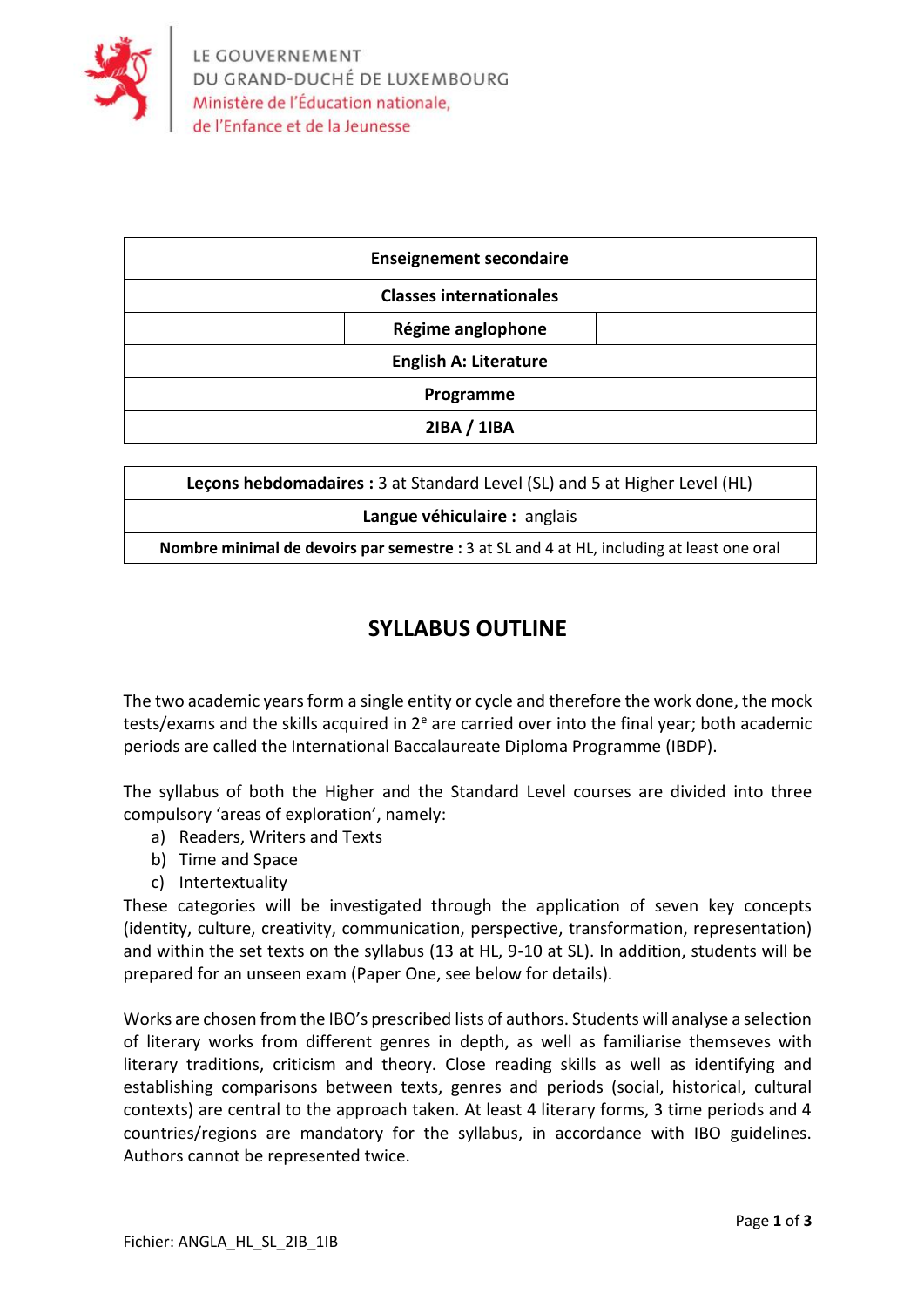

The IBO leaves it up to the individual member schools to decide on a pedagogically appropriate sequence for the order in which the works are studied. Altogether the weight

of written testing (externally assessed) is 70%, whereas the oral (internally assessed with external moderation of samples) is weighted at 30% at SL. For HL, the ratio is 80% written and 20% oral.

A further mandatory requirement (although not directly assessed) is a learner portfolio which each student establishes over the course of the 2 IBDP years and which provides evidence of student work and development, reflections on course and assessment preparation and exploration of texts and connections between them, with reference to the areas of exploration and concepts. It includes the 'works studied' form as well as formal and informal responses to the texts studied.

### **ASSESSMENT**

## **PAPER ONE (exam – weight 35%)**

This written exam consists of an unseen text commentary (1 hour 15 minutes for SL / 2 hours 15 minutes for HL). The paper consists of two passages, each from a different literary genre. SL students choose one text and write a detailed guided literary analysis. HL students are required to write a literary commentary on both passages. This paper is assessed externally.

Marking criteria:

- a) Understanding and interpretation
- b) Analysis and evaluation
- c) Focus and organisation
- d) Language

## **PAPER TWO (exam – weight 35% SL; 25% HL)**

Paper Two is a comparative literary essay, for which students may choose any texts studied on the course, unless they have been used for other assignments. The questions are general rather than addressing a specific literary format. Duration: 1 hour 45 minutes.

Marking criteria:

- a) Knowledge, understanding and interpretation
- b) Analysis and evaluation
- c) Focus and organisation
- d) Language